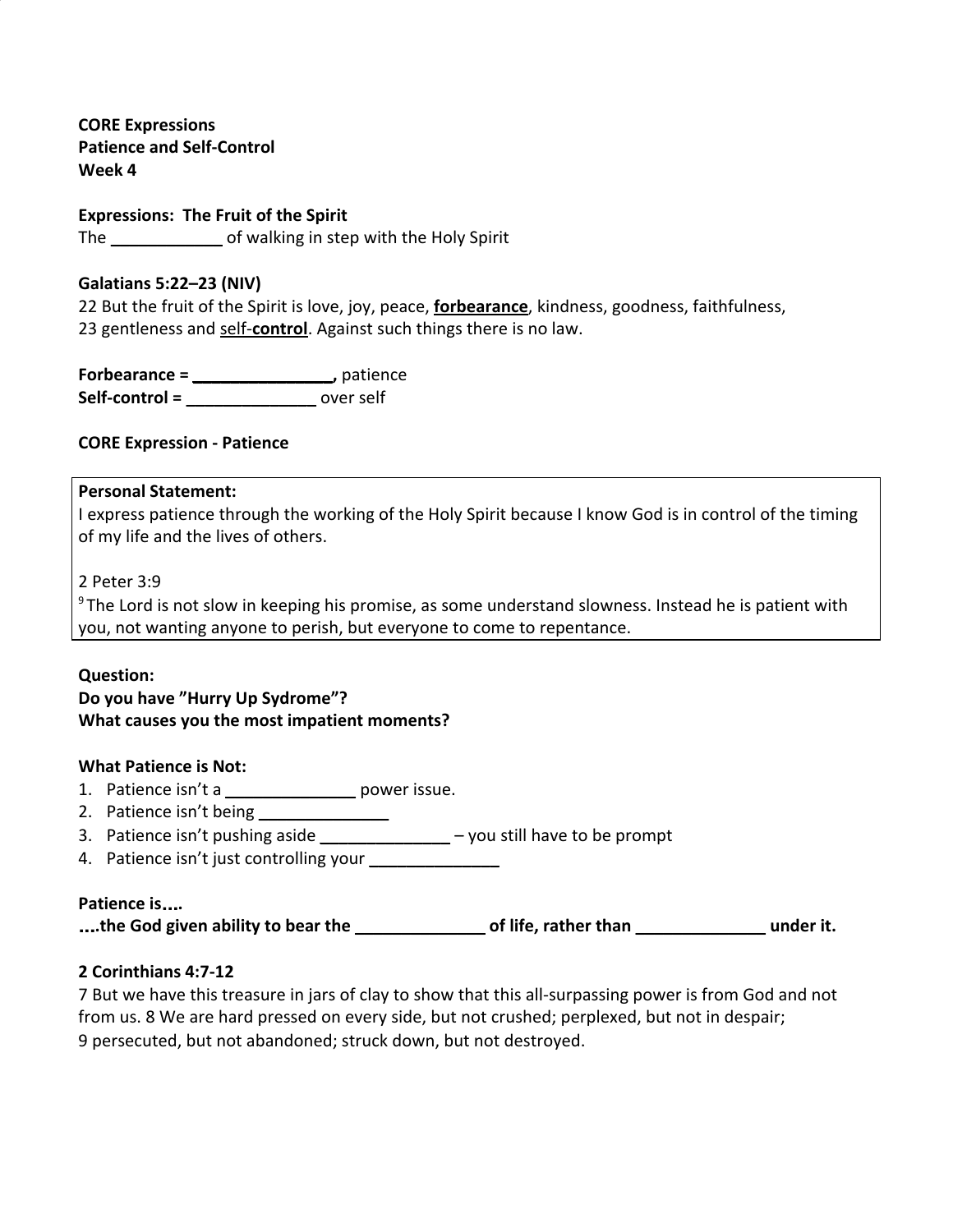# ....a calm \_\_\_\_\_\_\_\_\_\_\_\_\_\_\_\_\_\_based on the certain knowledge that God is in \_\_\_\_\_\_\_\_\_\_

Hebrews 11:1–2 (NIV)

**11** Now faith is confidence in what we hope for and assurance about what we do not see. <sup>2</sup> This is what the ancients were commended for.

…**.a trust in God's \_\_\_\_\_\_\_\_\_\_\_\_\_\_.**

2 Peter 3:8–9 (NIV)

 $8$  But do not forget this one thing, dear friends: With the Lord a day is like a thousand years, and a thousand years are like a day. <sup>9</sup> The Lord is not slow in keeping his promise, as some understand slowness. Instead he is patient with you, not wanting anyone to perish, but everyone to come to repentance.

# …**.a confidence in God's \_\_\_\_\_\_\_\_\_\_\_\_\_\_. I can't handle this, but God can.**

Psalm 18:1–2 (NIV)

<sup>1</sup>I love you, Lord, my strength.

 $2$  The Lord is my rock, my fortress and my deliverer;

my God is my rock, in whom I take refuge,

my shield and the horn of my salvation, my stronghold.

# …**.having faith in God's \_\_\_\_\_\_\_\_\_\_\_\_\_\_**

James 5:7–12 (NIV)

 $<sup>7</sup>$  Be patient, then, brothers and sisters, until the Lord's coming. See how the farmer waits for the land to</sup> yield its valuable crop, patiently waiting for the autumn and spring rains. <sup>8</sup> You too, be patient and stand firm, because the Lord's coming is near. <sup>9</sup> Don't grumble against one another, brothers and sisters, or you will be judged. The Judge is standing at the door!

 $10$  Brothers and sisters, as an example of patience in the face of suffering, take the prophets who spoke in the name of the Lord. <sup>11</sup> As you know, we count as blessed those who have persevered. You have heard of Job's perseverance and have seen what the Lord finally brought about. The Lord is full of compassion and mercy.

 $12$  Above all, my brothers and sisters, do not swear—not by heaven or by earth or by anything else. All you need to say is a simple "Yes" or "No." Otherwise you will be condemned.

## **Summary**

- 1. Let God fill your life with His powerful Spirit. The pressure within has to be greater than the pressure from without.
- 2. Trust in God's control of your life
- 3. Trust in God's timing
- 4. Depend on God's Strength
- 5. Have faith in God's promises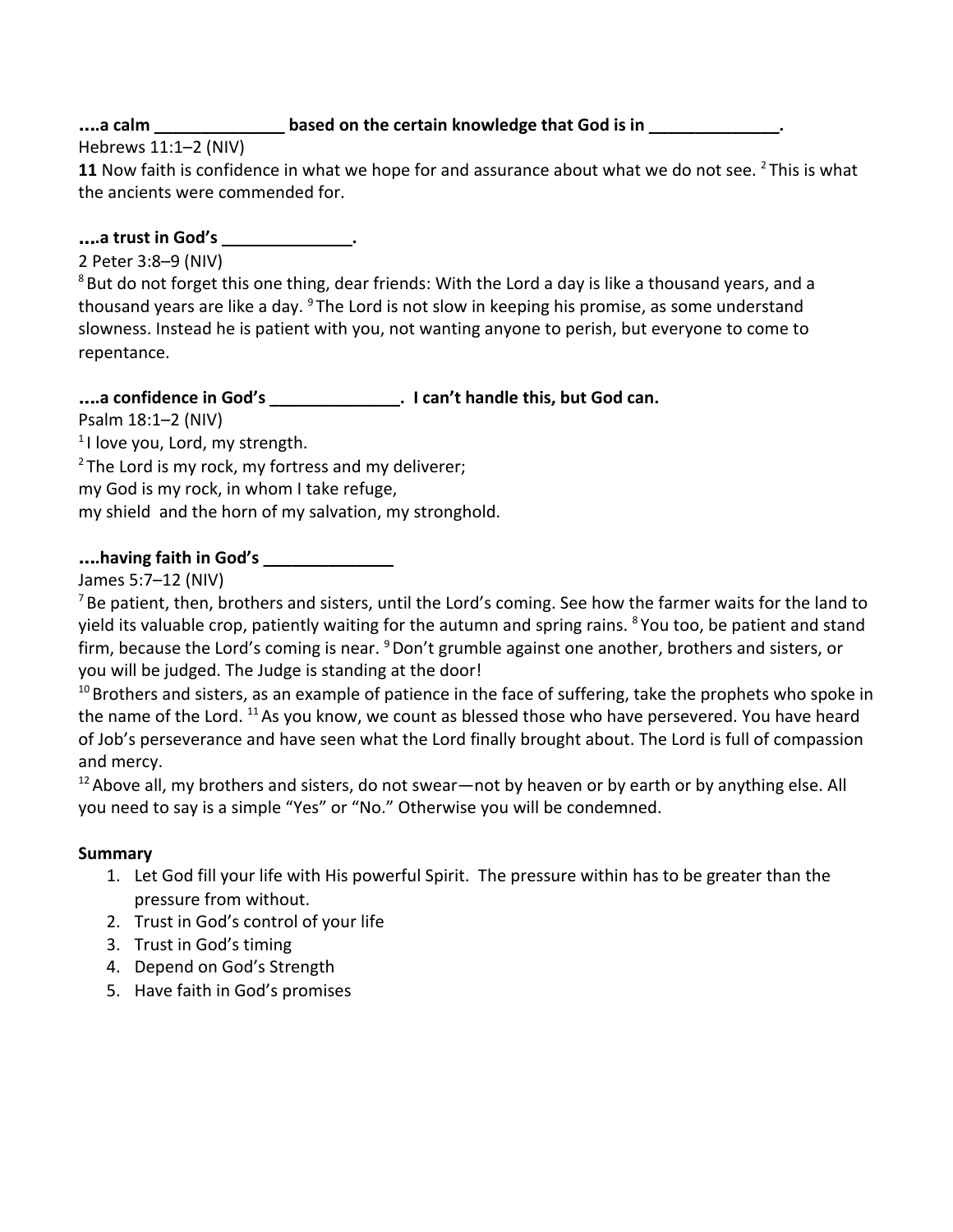## **Self Control**

Mastery or strong in a thing 2 Peter 1:5-9

5 For this very reason, make every effort to add to your faith goodness; and to goodness, knowledge; 6 and to knowledge, **self-control; and to self-control**, perseverance; and to perseverance, godliness; 7 and to godliness, brotherly kindness; and to brotherly kindness, love. 8 For if you possess these qualities in increasing measure, they will keep you from being ineffective and unproductive in your knowledge of our Lord Jesus Christ. 9 But if anyone does not have them, he is nearsighted and blind, and has forgotten that he has been cleansed from his past sins. NIV

#### **The Self Help Hoax:**

## 1. **It is based on a \_\_\_\_\_\_\_\_\_\_\_\_\_\_ premise – it's all about me**

2 Timothy 3:1–5 (NIV)

But mark this: There will be terrible times in the last days. <sup>2</sup> **People will be lovers of themselves**, lovers of money, boastful, proud, abusive, disobedient to their parents, ungrateful, unholy, <sup>3</sup> without love, unforgiving, slanderous, without self-control, brutal, not lovers of the good, <sup>4</sup> treacherous, rash, conceited, lovers of pleasure rather than lovers of God $-5$  having a form of godliness but denying its power. Have nothing to do with such people.

## **2. It is based on self-motivated \_\_\_\_\_\_\_\_\_\_\_\_\_\_ – it's all within my power**

2 Peter 1:5–9 (NIV)

<sup>5</sup> For this very reason, make every effort to add to your faith goodness; and to goodness, knowledge;  $6$  and to knowledge, self-control; and to self-control, perseverance; and to perseverance, godliness;  $<sup>7</sup>$  and to godliness, mutual affection; and to mutual affection, love.  $<sup>8</sup>$  For if you possess these qualities</sup></sup> in increasing measure, they will keep you from being ineffective and unproductive in your knowledge of our Lord Jesus Christ. <sup>9</sup>**But whoever does not have them is nearsighted and blind**, forgetting that they have been cleansed from their past sins.

3. **Self-power cannot replenish itself without a power \_\_\_\_\_\_\_\_\_\_\_\_\_\_ than itself.** "If self needs help, then why would you look to self for help. In other words, if self-help worked then why would self ever need help in the first place. Bluntly put, SELF HELP DOES NOT HELP SELF"

## **Some of the symptoms of an Out-of-control life are** ……**...**

## **1. Uncontrolled \_\_\_\_\_\_\_\_\_\_\_\_\_\_.**

Proverbs 6:26: "For the prostitute reduces you to a loaf of bread, and the adulteress preys upon your very life."

## **2. Uncontrolled \_\_\_\_\_\_\_\_\_\_\_\_\_\_.**

Proverbs 21:20: "In the house of the wise are stores of choice food and oil, but a foolish man devours all he has."

**3. Uncontrolled \_\_\_\_\_\_\_\_\_\_\_\_\_\_.**

Proverbs 23:4: "Do not wear yourself out to get rich; have the wisdom to show restraint."